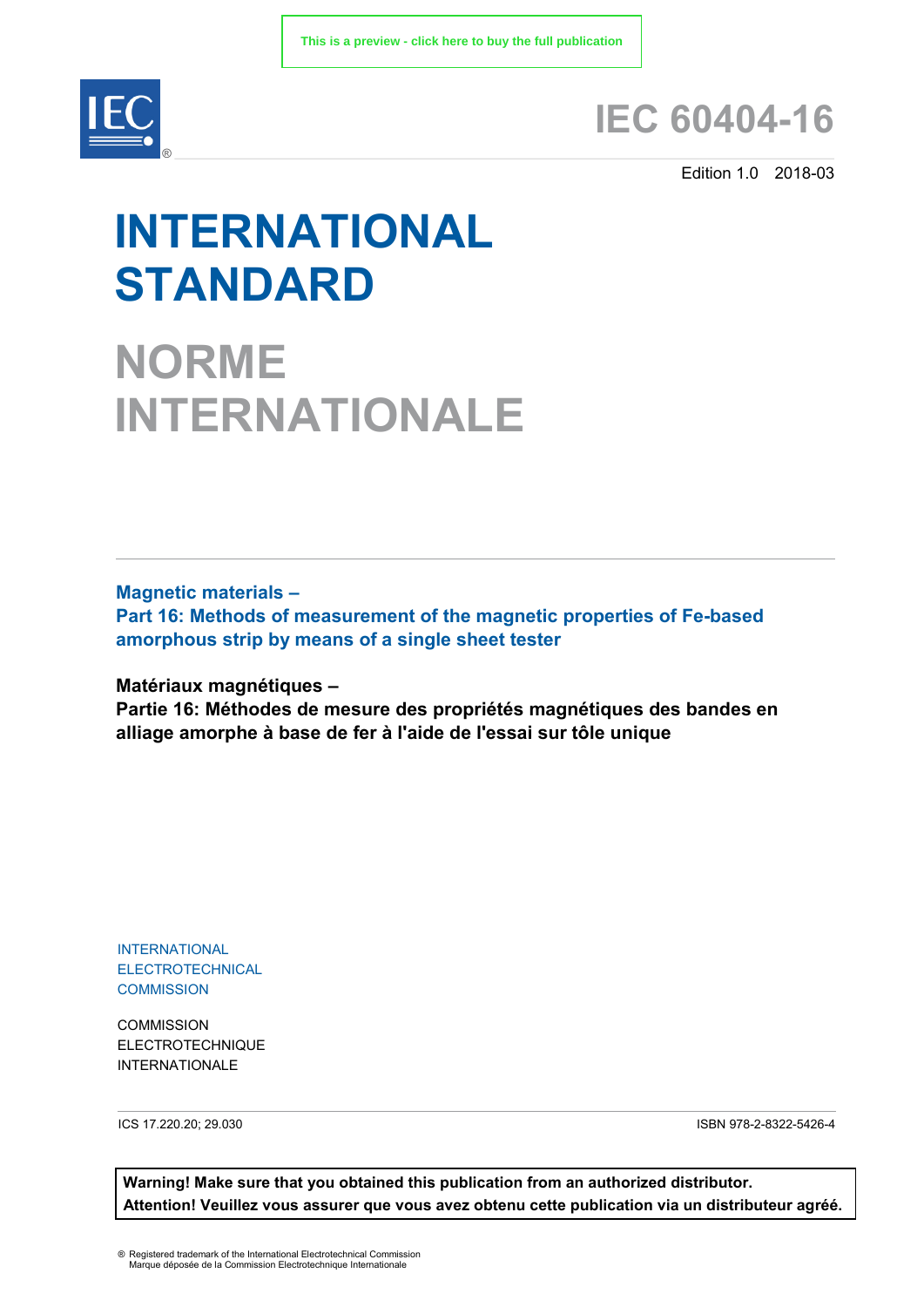$-2-$ 

IEC 60404-16:2018 © IEC 2018

# **CONTENTS**

| 1 |       |                                                                                   |  |
|---|-------|-----------------------------------------------------------------------------------|--|
| 2 |       |                                                                                   |  |
| 3 |       |                                                                                   |  |
| 4 |       |                                                                                   |  |
|   | 4.1   |                                                                                   |  |
|   | 4.2   |                                                                                   |  |
|   | 4.3   |                                                                                   |  |
|   | 4.3.1 |                                                                                   |  |
|   | 4.3.2 |                                                                                   |  |
|   | 4.3.3 |                                                                                   |  |
|   | 4.3.4 |                                                                                   |  |
|   | 4.3.5 |                                                                                   |  |
|   | 4.4   |                                                                                   |  |
|   | 4.5   |                                                                                   |  |
|   | 4.6   |                                                                                   |  |
| 5 |       |                                                                                   |  |
|   | 5.1   |                                                                                   |  |
|   | 5.2   |                                                                                   |  |
|   | 5.3   |                                                                                   |  |
| 6 |       |                                                                                   |  |
|   | 6.1   |                                                                                   |  |
|   | 6.2   |                                                                                   |  |
|   | 6.3   |                                                                                   |  |
|   | 6.4   |                                                                                   |  |
| 7 |       |                                                                                   |  |
|   |       | Annex A (informative) Requirements of the single sheet tester for Fe-based        |  |
|   |       |                                                                                   |  |
|   | A.1   |                                                                                   |  |
|   | A.2   |                                                                                   |  |
|   | A.3   |                                                                                   |  |
|   | A.4   |                                                                                   |  |
|   | A.5   |                                                                                   |  |
|   | A.6   |                                                                                   |  |
|   | A.7   | Method for checking the stability of the installed H coil from time to time 18    |  |
|   |       | Annex B (informative) Digital sampling technique for the determination of the     |  |
|   | B.1   |                                                                                   |  |
|   | B.2   |                                                                                   |  |
|   | B.3   |                                                                                   |  |
|   | B.4   |                                                                                   |  |
|   |       | Annex C (informative) Sinusoidal waveform control of the magnetic polarization by |  |
|   |       |                                                                                   |  |
|   |       |                                                                                   |  |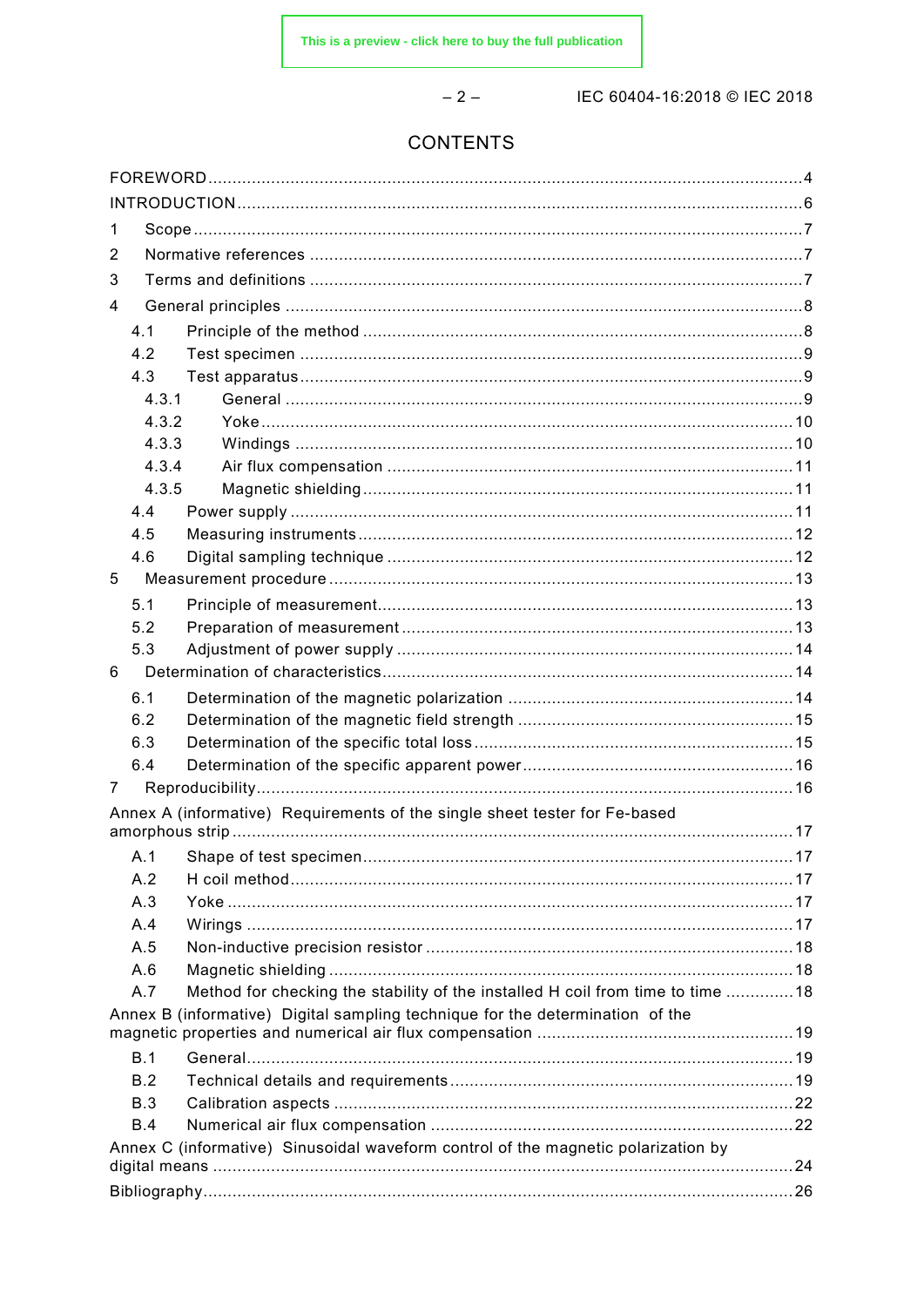IEC 60404-16:2018 © IEC 2018 – 3 –

| Figure 4 – Circuit of the wattmeter method with H coil mode adopting the digital |  |
|----------------------------------------------------------------------------------|--|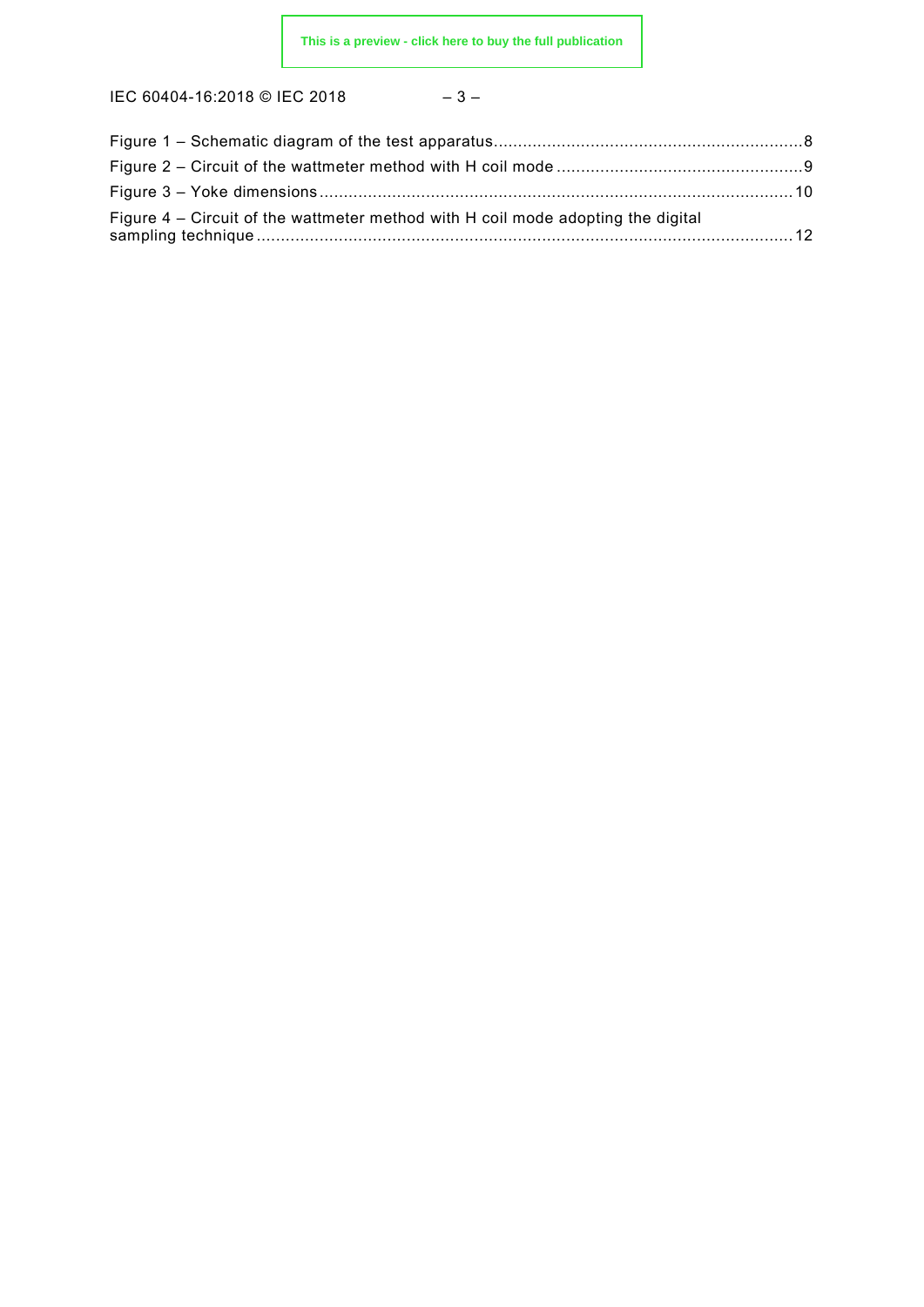**[This is a preview - click here to buy the full publication](https://webstore.iec.ch/publication/29011&preview)**

– 4 – IEC 60404-16:2018 © IEC 2018

#### INTERNATIONAL ELECTROTECHNICAL COMMISSION

 $\overline{\phantom{a}}$ 

# **MAGNETIC MATERIALS –**

# **Part 16: Methods of measurement of the magnetic properties of Fe-based amorphous strip by means of a single sheet tester**

# FOREWORD

- <span id="page-3-0"></span>1) The International Electrotechnical Commission (IEC) is a worldwide organization for standardization comprising all national electrotechnical committees (IEC National Committees). The object of IEC is to promote international co-operation on all questions concerning standardization in the electrical and electronic fields. To this end and in addition to other activities, IEC publishes International Standards, Technical Specifications, Technical Reports, Publicly Available Specifications (PAS) and Guides (hereafter referred to as "IEC Publication(s)"). Their preparation is entrusted to technical committees; any IEC National Committee interested in the subject dealt with may participate in this preparatory work. International, governmental and nongovernmental organizations liaising with the IEC also participate in this preparation. IEC collaborates closely with the International Organization for Standardization (ISO) in accordance with conditions determined by agreement between the two organizations.
- 2) The formal decisions or agreements of IEC on technical matters express, as nearly as possible, an international consensus of opinion on the relevant subjects since each technical committee has representation from all interested IEC National Committees.
- 3) IEC Publications have the form of recommendations for international use and are accepted by IEC National Committees in that sense. While all reasonable efforts are made to ensure that the technical content of IEC Publications is accurate, IEC cannot be held responsible for the way in which they are used or for any misinterpretation by any end user.
- 4) In order to promote international uniformity, IEC National Committees undertake to apply IEC Publications transparently to the maximum extent possible in their national and regional publications. Any divergence between any IEC Publication and the corresponding national or regional publication shall be clearly indicated in the latter.
- 5) IEC itself does not provide any attestation of conformity. Independent certification bodies provide conformity assessment services and, in some areas, access to IEC marks of conformity. IEC is not responsible for any services carried out by independent certification bodies.
- 6) All users should ensure that they have the latest edition of this publication.
- 7) No liability shall attach to IEC or its directors, employees, servants or agents including individual experts and members of its technical committees and IEC National Committees for any personal injury, property damage or other damage of any nature whatsoever, whether direct or indirect, or for costs (including legal fees) and expenses arising out of the publication, use of, or reliance upon, this IEC Publication or any other IEC Publications.
- 8) Attention is drawn to the Normative references cited in this publication. Use of the referenced publications is indispensable for the correct application of this publication.
- 9) Attention is drawn to the possibility that some of the elements of this IEC Publication may be the subject of patent rights. IEC shall not be held responsible for identifying any or all such patent rights.

International Standard IEC 60404-16 has been prepared by IEC technical committee 68: Magnetic alloys and steels.

The text of this International Standard is based on the following documents:

| CDV        | Report on voting |
|------------|------------------|
| 68/570/CDV | 68/583A/RVC      |

Full information on the voting for the approval of this International Standard can be found in the report on voting indicated in the above table.

This document has been drafted in accordance with the ISO/IEC Directives, Part 2.

A list of all parts in the IEC 60404 series, published under the general title *Magnetic materials*, can be found on the IEC website.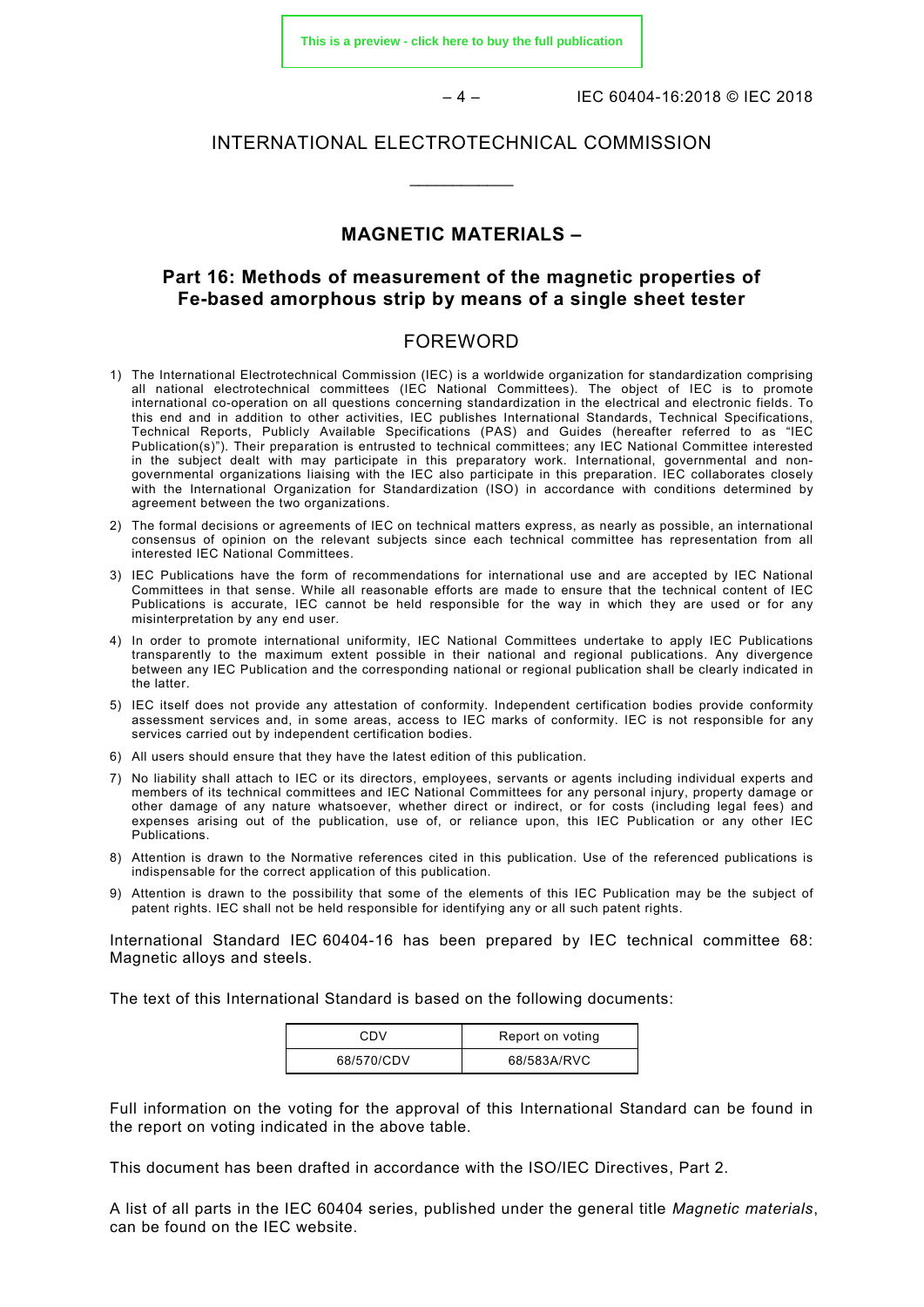IEC 60404-16:2018 © IEC 2018 – 5 –

The committee has decided that the contents of this document will remain unchanged until the stability date indicated on the IEC website under ["http://webstore.iec.ch"](http://webstore.iec.ch/) in the data related to the specific document. At this date, the document will be

- reconfirmed,
- withdrawn,
- replaced by a revised edition, or
- amended.

The contents of the corrigendum of Novembre 2018 have been included in this copy.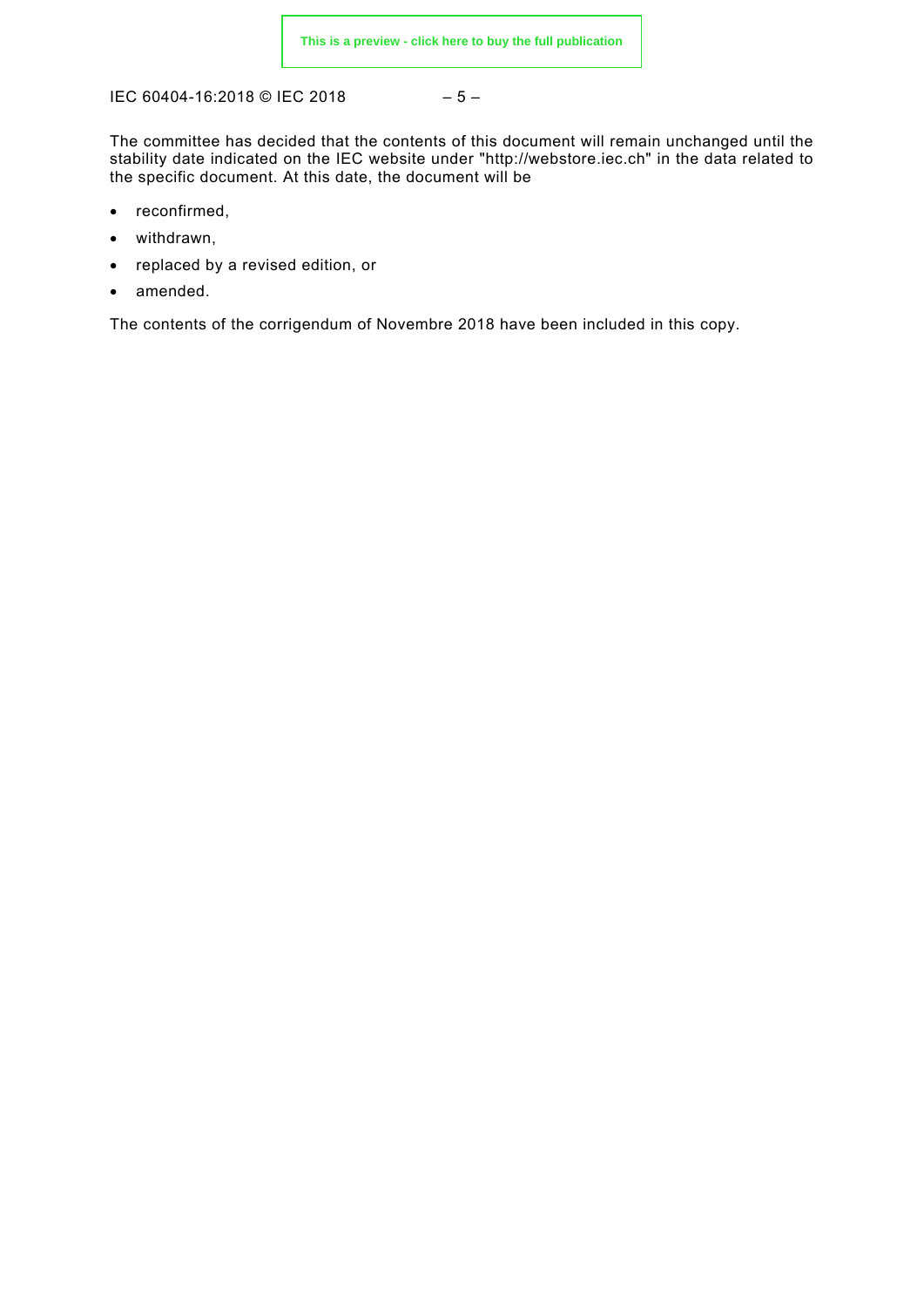– 6 – IEC 60404-16:2018 © IEC 2018

## INTRODUCTION

<span id="page-5-0"></span>A method of measuring the magnetic properties of Fe-based amorphous strip is required to grade what is regarded as a promising material to reduce energy loss in transformer cores and, consequently, to reduce global warming.

Fe-based amorphous strip is produced by a rapidly-solidifying, direct-casting process. The strip is intended primarily for the construction of wound cores of distribution transformers for commercial power frequency (50 Hz and 60 Hz) applications.

After appropriate heat treatment, the strip exhibits a significantly lower value of specific total loss compared to grain-oriented electrical steel strip. It is associated with low hysteresis loss due to low magnetic anisotropy and low eddy current loss due to high resistivity and reduced thickness. However, significant deterioration can occur by applying stress on the strip due to the large magnetostriction and low magnetic anisotropy characteristics of the material.

Therefore, a method of measurement of the magnetic properties of Fe-based amorphous strip by means of a single sheet tester (SST) is required, independent of IEC 60404-3 [1][1](#page-5-1), which is specified for electrical steel sheets.

The almost exclusively applied wattmeter method is used also in this standard. However, the widely used version with the determination of the magnetic field strength from the magnetizing current ("MC method") is not applicable to this kind of material, because the influence of the yokes on the loss measurement is significantly greater for the thinner and magnetically softer test specimen of this material. Thus, the wattmeter method with H coil mode ("H coil method") has been included for the magnetic field determination. International round robin tests of SST and Fe-based amorphous test specimens have been carried out, resulting in a suitable configuration of the SST for amorphous material. The single-yoke concept was adopted in order to avoid the effect of the impact of the upper yoke caused by the high magneto-elastic sensitivity of the material.

\_\_\_\_\_\_\_\_\_\_\_

<span id="page-5-1"></span><sup>1</sup> Numbers in square brackets refer to the Bibliography.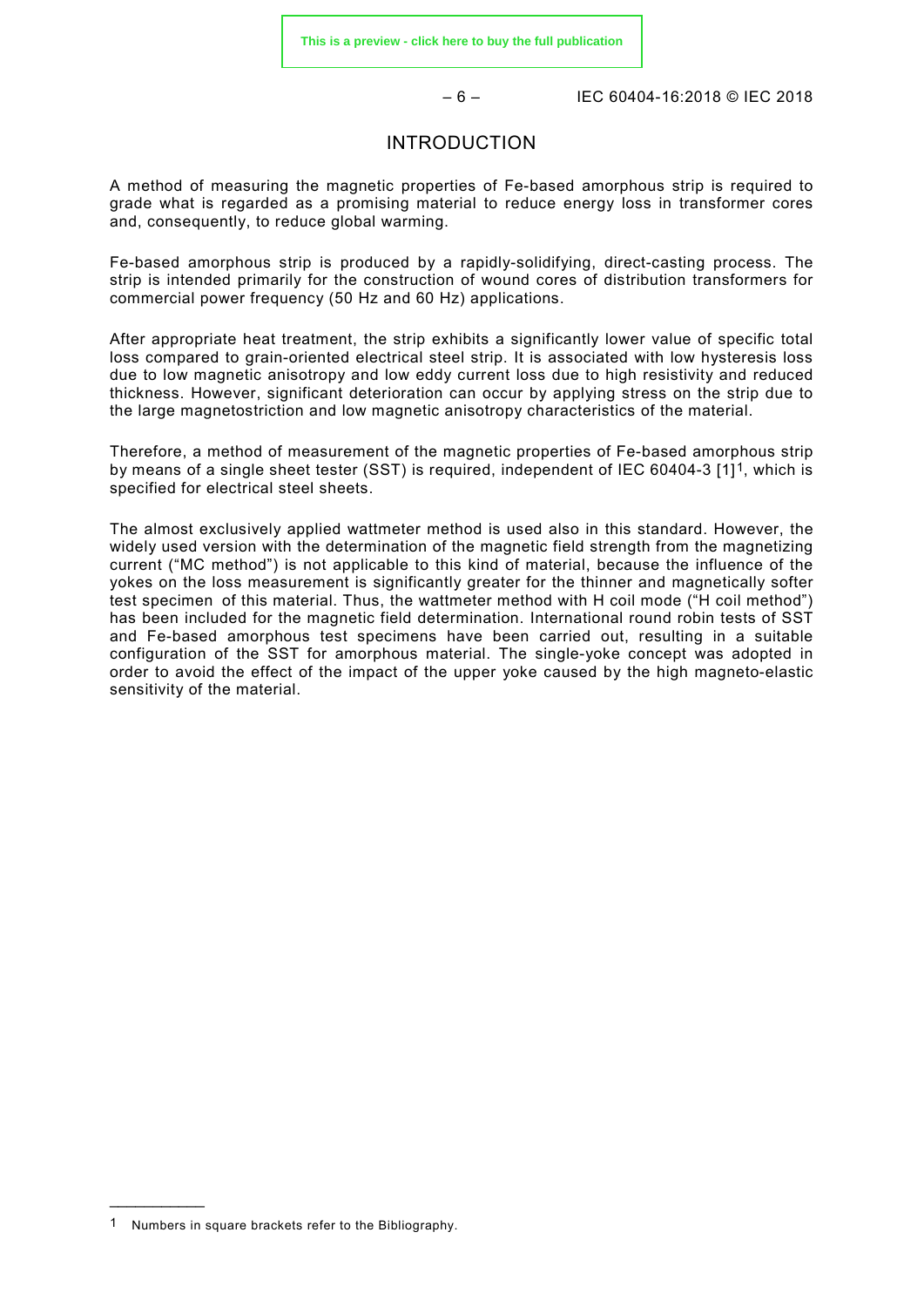IEC 60404-16:2018 © IEC 2018 – 7 –

# **MAGNETIC MATERIALS –**

# **Part 16: Methods of measurement of the magnetic properties of Fe-based amorphous strip by means of a single sheet tester**

#### <span id="page-6-0"></span>**1 Scope**

This part of IEC 60404 is applicable to Fe-based amorphous strips specified in IEC 60404-8- 11 for the measurement of AC magnetic properties at frequencies up to 400 Hz.

The object of this part is to define the general principles and technical details of the measurement of the magnetic properties of Fe-based amorphous strips by means of a single sheet tester.

The single sheet tester is applicable to test specimens obtained from Fe-based amorphous strips of any quality. The AC magnetic characteristics are determined for a sinusoidal induced voltage, for specified peak values of magnetic polarization and for a specified frequency.

The measurements are made at an ambient temperature of  $(23 \pm 5)$  °C on test specimens which have first been demagnetized.

NOTE 1 The single sheet tester specified in this document is appropriate for other materials which have magnetic properties and physical characteristics similar to those of Fe-based amorphous strip, such as nano-crystalline soft magnetic strip. The single sheet tester for electrical steel sheets is specified in IEC 60404-3.

NOTE 2 Throughout this document the term "magnetic polarization" is used as described in IEC 60050-121. In some standards of the IEC 60404 series, the term "magnetic flux density" is used.

#### <span id="page-6-1"></span>**2 Normative references**

The following documents are referred to in the text in such a way that some or all of their content constitutes requirements of this document. For dated references, only the edition cited applies. For undated references, the latest edition of the referenced document (including any amendments) applies.

IEC 60050-121, *International Electrotechnical Vocabulary – Part 121: Electromagnetism*

IEC 60050-221, *International Electrotechnical Vocabulary – Chapter 221: Magnetic materials and components*

<span id="page-6-2"></span>IEC 60404-8-11, *Magnetic materials – Part 8-11: Specifications for individual materials – Fe-based amorphous strip delivered in the semi-processed state*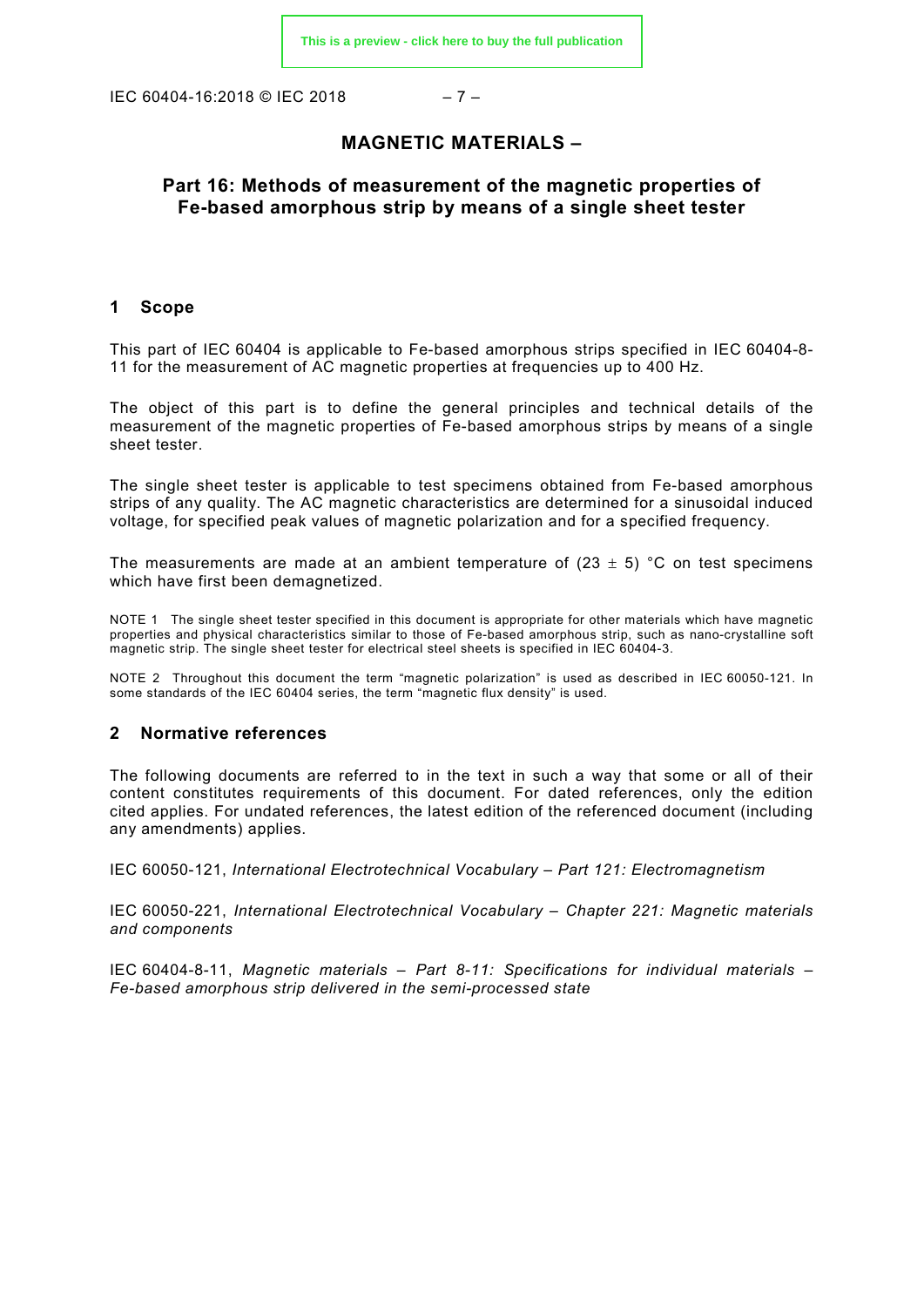$-28-$ 

IEC 60404-16:2018 © IEC 2018

# SOMMAIRE

| 1                                                                                 |                                                                                                                                                             |  |  |  |
|-----------------------------------------------------------------------------------|-------------------------------------------------------------------------------------------------------------------------------------------------------------|--|--|--|
| 2                                                                                 |                                                                                                                                                             |  |  |  |
| 3                                                                                 |                                                                                                                                                             |  |  |  |
| 4                                                                                 |                                                                                                                                                             |  |  |  |
| 4.1                                                                               |                                                                                                                                                             |  |  |  |
| 4.2                                                                               |                                                                                                                                                             |  |  |  |
| 4.3                                                                               |                                                                                                                                                             |  |  |  |
| 4.3.1                                                                             |                                                                                                                                                             |  |  |  |
| 4.3.2                                                                             |                                                                                                                                                             |  |  |  |
| 4.3.3                                                                             |                                                                                                                                                             |  |  |  |
| 4.3.4                                                                             |                                                                                                                                                             |  |  |  |
| 4.3.5                                                                             |                                                                                                                                                             |  |  |  |
| 4.4                                                                               |                                                                                                                                                             |  |  |  |
| 4.5                                                                               |                                                                                                                                                             |  |  |  |
| 4.6                                                                               |                                                                                                                                                             |  |  |  |
| 5                                                                                 |                                                                                                                                                             |  |  |  |
| 5.1                                                                               |                                                                                                                                                             |  |  |  |
| 5.2                                                                               |                                                                                                                                                             |  |  |  |
| 5.3                                                                               |                                                                                                                                                             |  |  |  |
| 6                                                                                 |                                                                                                                                                             |  |  |  |
| 6.1                                                                               |                                                                                                                                                             |  |  |  |
| 6.2                                                                               |                                                                                                                                                             |  |  |  |
| 6.3                                                                               |                                                                                                                                                             |  |  |  |
| 6.4                                                                               |                                                                                                                                                             |  |  |  |
| $\overline{7}$                                                                    |                                                                                                                                                             |  |  |  |
|                                                                                   | Annexe A (informative) Exigences relatives au dispositif d'essai sur tôle unique des                                                                        |  |  |  |
| A.1                                                                               |                                                                                                                                                             |  |  |  |
| A.2                                                                               |                                                                                                                                                             |  |  |  |
| A.3                                                                               |                                                                                                                                                             |  |  |  |
| A.4                                                                               |                                                                                                                                                             |  |  |  |
| A.5                                                                               |                                                                                                                                                             |  |  |  |
| A.6                                                                               |                                                                                                                                                             |  |  |  |
| A.7                                                                               | Méthode de vérification périodique de la stabilité de la bobine de H installée45                                                                            |  |  |  |
|                                                                                   | Annexe B (informative) Technique d'échantillonnage numérique pour la détermination<br>des propriétés magnétiques et compensation numérique du flux d'air 46 |  |  |  |
| B.1                                                                               |                                                                                                                                                             |  |  |  |
| B.2                                                                               |                                                                                                                                                             |  |  |  |
| B.3                                                                               |                                                                                                                                                             |  |  |  |
| B.4                                                                               |                                                                                                                                                             |  |  |  |
| Annexe C (informative) Contrôle de la forme d'onde sinusoïdale de la polarisation |                                                                                                                                                             |  |  |  |
|                                                                                   |                                                                                                                                                             |  |  |  |
|                                                                                   |                                                                                                                                                             |  |  |  |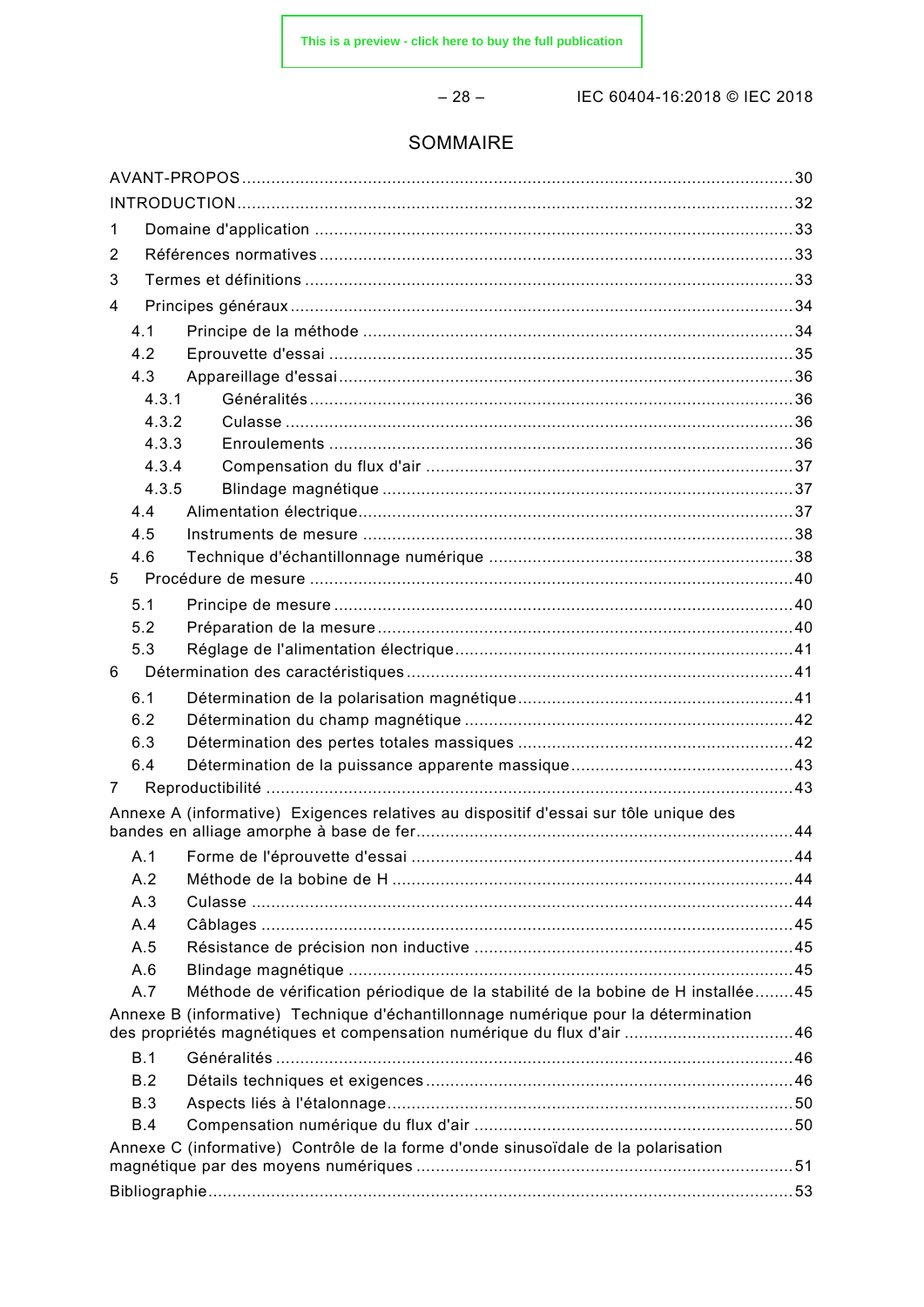IEC 60404-16:2018 © IEC 2018 – 29 –

| Figure 4 – Circuit de la méthode du wattmètre en mode bobine de H exploitant la |  |
|---------------------------------------------------------------------------------|--|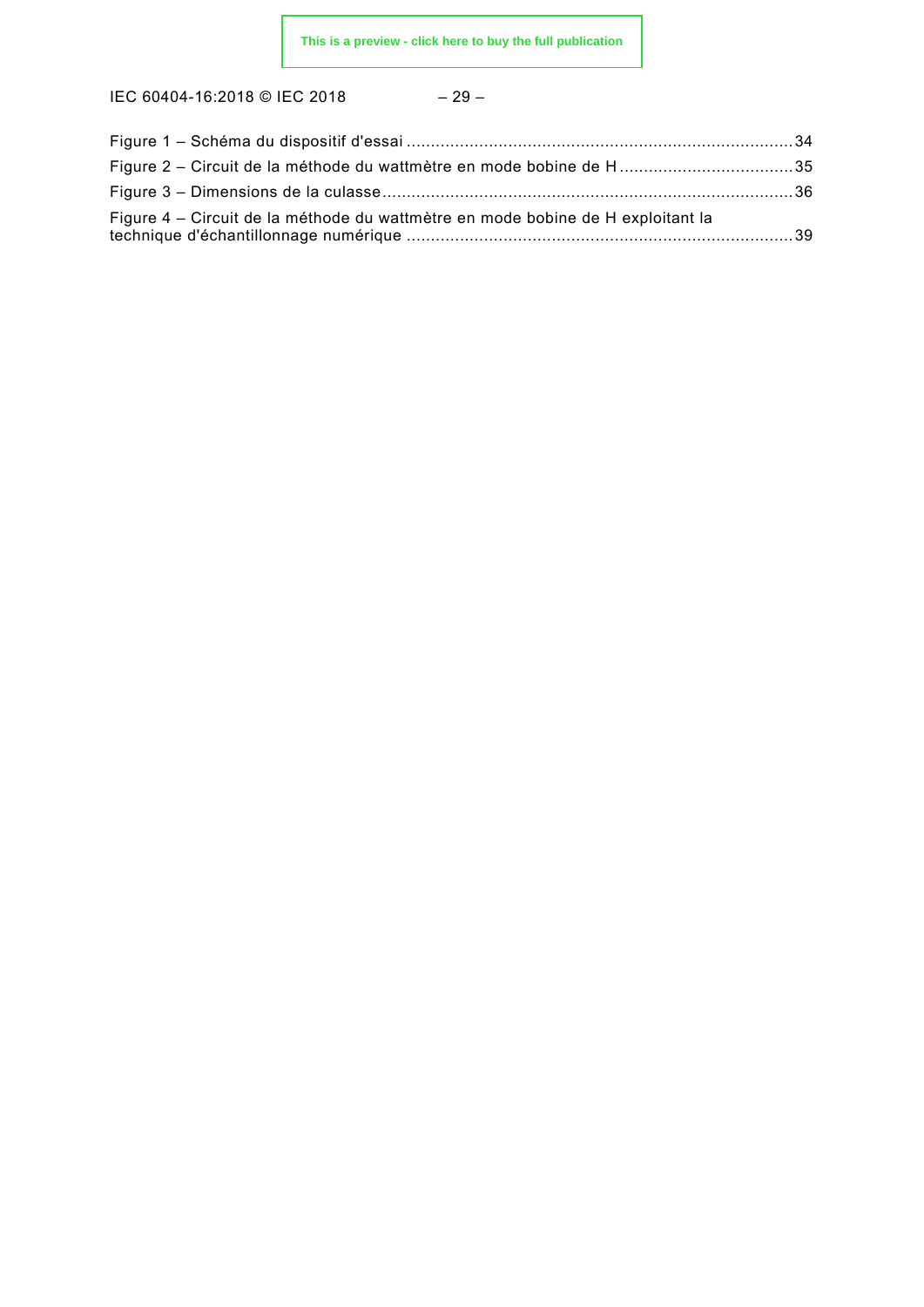**[This is a preview - click here to buy the full publication](https://webstore.iec.ch/publication/29011&preview)**

– 30 – IEC 60404-16:2018 © IEC 2018

# COMMISSION ÉLECTROTECHNIQUE INTERNATIONALE

\_\_\_\_\_\_\_\_\_\_\_\_

# **MATÉRIAUX MAGNÉTIQUES –**

# **Partie 16: Méthodes de mesure des propriétés magnétiques des bandes en alliage amorphe à base de fer à l'aide de l'essai sur tôle unique**

# AVANT-PROPOS

- <span id="page-9-0"></span>1) La Commission Electrotechnique Internationale (IEC) est une organisation mondiale de normalisation composée de l'ensemble des comités électrotechniques nationaux (Comités nationaux de l'IEC). L'IEC a pour objet de favoriser la coopération internationale pour toutes les questions de normalisation dans les domaines de l'électricité et de l'électronique. A cet effet, l'IEC – entre autres activités – publie des Normes internationales, des Spécifications techniques, des Rapports techniques, des Spécifications accessibles au public (PAS) et des Guides (ci-après dénommés "Publication(s) de l'IEC"). Leur élaboration est confiée à des comités d'études, aux travaux desquels tout Comité national intéressé par le sujet traité peut participer. Les organisations internationales, gouvernementales et non gouvernementales, en liaison avec l'IEC, participent également aux travaux. L'IEC collabore étroitement avec l'Organisation Internationale de Normalisation (ISO), selon des conditions fixées par accord entre les deux organisations.
- 2) Les décisions ou accords officiels de l'IEC concernant les questions techniques représentent, dans la mesure du possible, un accord international sur les sujets étudiés, étant donné que les Comités nationaux de l'IEC intéressés sont représentés dans chaque comité d'études.
- 3) Les Publications de l'IEC se présentent sous la forme de recommandations internationales et sont agréées comme telles par les Comités nationaux de l'IEC. Tous les efforts raisonnables sont entrepris afin que l'IEC s'assure de l'exactitude du contenu technique de ses publications; l'IEC ne peut pas être tenue responsable de l'éventuelle mauvaise utilisation ou interprétation qui en est faite par un quelconque utilisateur final.
- 4) Dans le but d'encourager l'uniformité internationale, les Comités nationaux de l'IEC s'engagent, dans toute la mesure possible, à appliquer de façon transparente les Publications de l'IEC dans leurs publications nationales et régionales. Toutes divergences entre toutes Publications de l'IEC et toutes publications nationales ou régionales correspondantes doivent être indiquées en termes clairs dans ces dernières.
- 5) L'IEC elle-même ne fournit aucune attestation de conformité. Des organismes de certification indépendants fournissent des services d'évaluation de conformité et, dans certains secteurs, accèdent aux marques de conformité de l'IEC. L'IEC n'est responsable d'aucun des services effectués par les organismes de certification indépendants.
- 6) Tous les utilisateurs doivent s'assurer qu'ils sont en possession de la dernière édition de cette publication.
- 7) Aucune responsabilité ne doit être imputée à l'IEC, à ses administrateurs, employés, auxiliaires ou mandataires, y compris ses experts particuliers et les membres de ses comités d'études et des Comités nationaux de l'IEC, pour tout préjudice causé en cas de dommages corporels et matériels, ou de tout autre dommage de quelque nature que ce soit, directe ou indirecte, ou pour supporter les coûts (y compris les frais de justice) et les dépenses découlant de la publication ou de l'utilisation de cette Publication de l'IEC ou de toute autre Publication de l'IEC, ou au crédit qui lui est accordé.
- 8) L'attention est attirée sur les références normatives citées dans cette publication. L'utilisation de publications référencées est obligatoire pour une application correcte de la présente publication.
- 9) L'attention est attirée sur le fait que certains des éléments de la présente Publication de l'IEC peuvent faire l'objet de droits de brevet. L'IEC ne saurait être tenue pour responsable de ne pas avoir identifié de tels droits de brevets et de ne pas avoir signalé leur existence.

La Norme internationale IEC 60404-16 a été établie par le comité d'études 68 de l'IEC: Matériaux magnétiques tels qu'alliages et aciers.

Le texte de cette Norme internationale est issu des documents suivants:

| CDV        | Rapport de vote |
|------------|-----------------|
| 68/570/CDV | 68/583A/RVC     |

Le rapport de vote indiqué dans le tableau ci-dessus donne toute information sur le vote ayant abouti à l'approbation de cette Norme internationale.

Ce document a été rédigé selon les Directives ISO/IEC, Partie 2.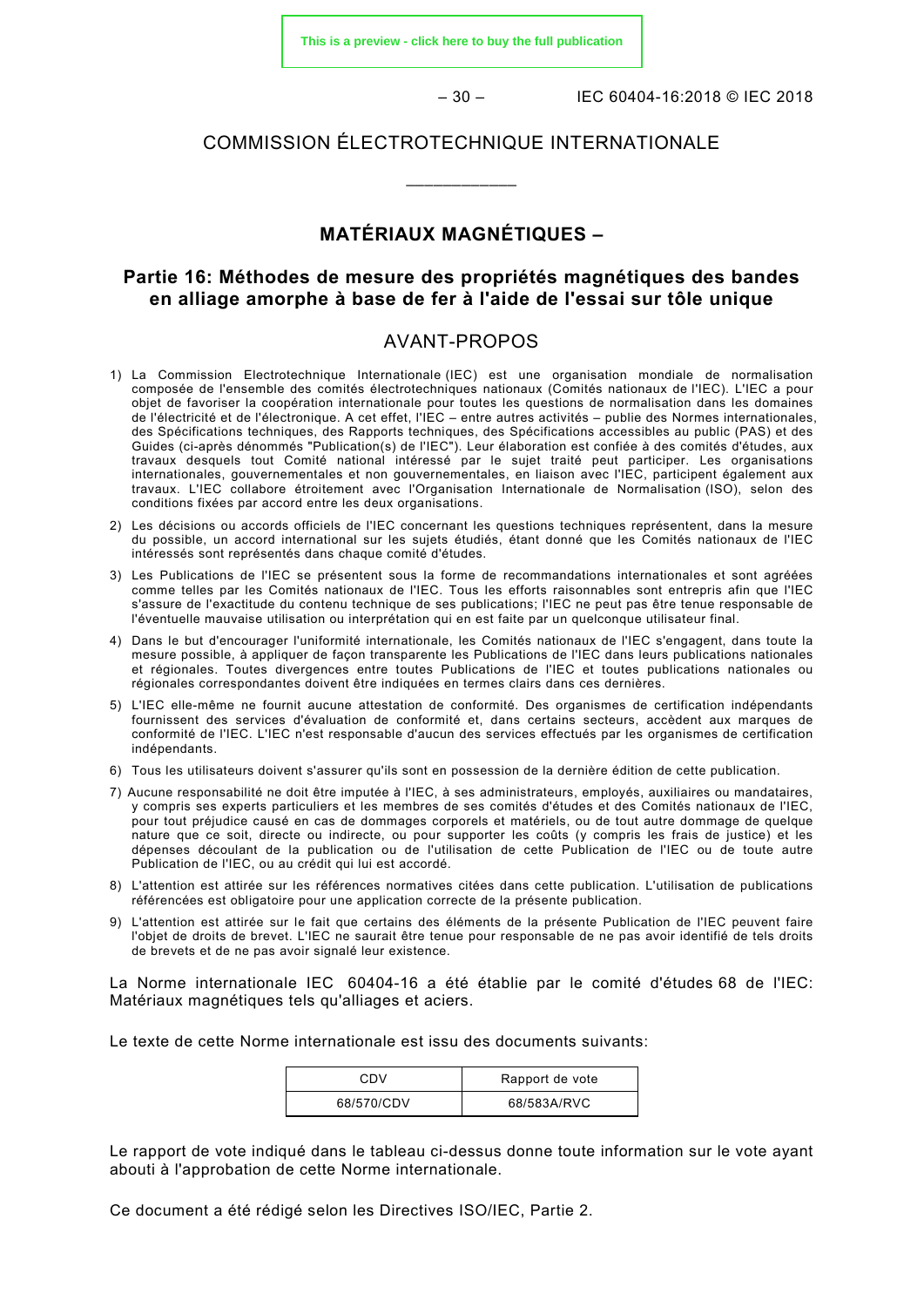IEC 60404-16:2018 © IEC 2018

$$
-31-
$$

Une liste de toutes les parties de la série IEC 60404, publiées sous le titre général *Matériaux magnétiques*, peut être consultée sur le site web de l'IEC.

Le comité a décidé que le contenu de ce document ne sera pas modifié avant la date de stabilité indiquée sur le site web de l'IEC sous ["http://webstore.iec.ch"](http://webstore.iec.ch/) dans les données relatives au document recherché. A cette date, le document sera

- reconduit,
- supprimé,
- remplacé par une édition révisée, ou
- amendé.

Le contenu du corrigendum de novembre 2018 a été pris en considération dans cet exemplaire.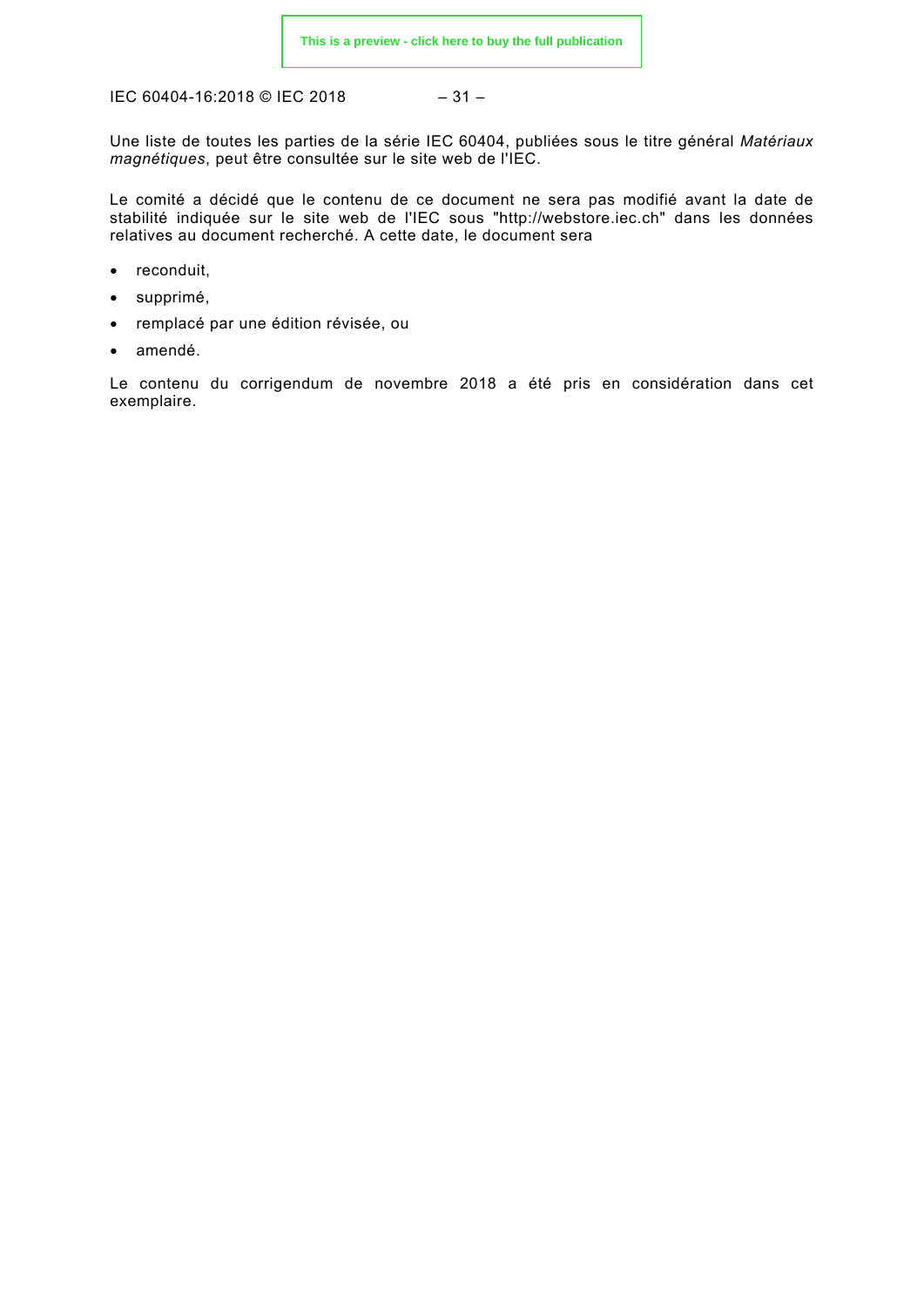– 32 – IEC 60404-16:2018 © IEC 2018

## INTRODUCTION

<span id="page-11-0"></span>Une méthode de mesure des propriétés magnétiques d'une bande en alliage amorphe à base de fer est exigée pour qualifier ce qui est considéré comme un matériau prometteur pour réduire les pertes énergétiques dans les noyaux de transformateur et, par conséquent, lutter contre le réchauffement climatique.

Le métal amorphe à base de fer est produit par un procédé de solidification rapide par coulée continue. La bande est destinée en premier lieu à la construction de noyaux enroulés de transformateurs de distribution pour les applications commerciales aux fréquences industrielles (50 Hz et 60 Hz).

Après un traitement thermique adéquat, la bande présente des pertes totales massiques relativement faibles par rapport à la tôle magnétique à grains orientés. Cela est lié aux faibles pertes par hystérésis dues à la faible anisotropie magnétique, ainsi qu'aux faibles pertes par courants de Foucault du fait d'une résistivité élevée et d'une faible épaisseur du matériau. Pourtant, une détérioration importante peut se produire en appliquant une contrainte sur la bande, en raison de la forte magnétostriction et des faibles caractéristiques d'anisotropie magnétique du matériau.

Par conséquent, une méthode de mesure des propriétés magnétiques de la bande en alliage amorphe à base de fer à l'aide de l'essai sur tôle unique (SST) est exigée, indépendamment de l'IEC 60404-3 [1][1,](#page-11-1) spécifiée pour les tôles magnétiques.

La présente norme fait également appel à la méthode du wattmètre qui est presque exclusivement utilisée pour ce type de mesure. Cependant, la version largement répandue consistant à déterminer le champ magnétique à partir du courant magnétisant ("méthode MC") n'est pas applicable à ce type de matériau, car l'influence des culasses sur la mesure des pertes est relativement supérieure pour l'éprouvette d'essai de ce matériau, qui est plus fine et magnétiquement plus douce. Ainsi, la méthode du wattmètre en mode bobine de H ("méthode de la bobine de H") a été incluse pour déterminer le champ magnétique. Des essais interlaboratoires internationaux de SST et d'éprouvettes d'essai en alliage amorphe à base de fer ont été réalisés, ce qui a donné une configuration convenable du SST pour matériau amorphe. Le concept de culasse simple a été adopté pour éviter l'effet de l'impact de la culasse supérieure, causé par la forte sensibilité magnéto-élastique du matériau.

\_\_\_\_\_\_\_\_\_\_\_

<span id="page-11-1"></span><sup>1</sup> Les chiffres entre crochets renvoient à la Bibliographie.